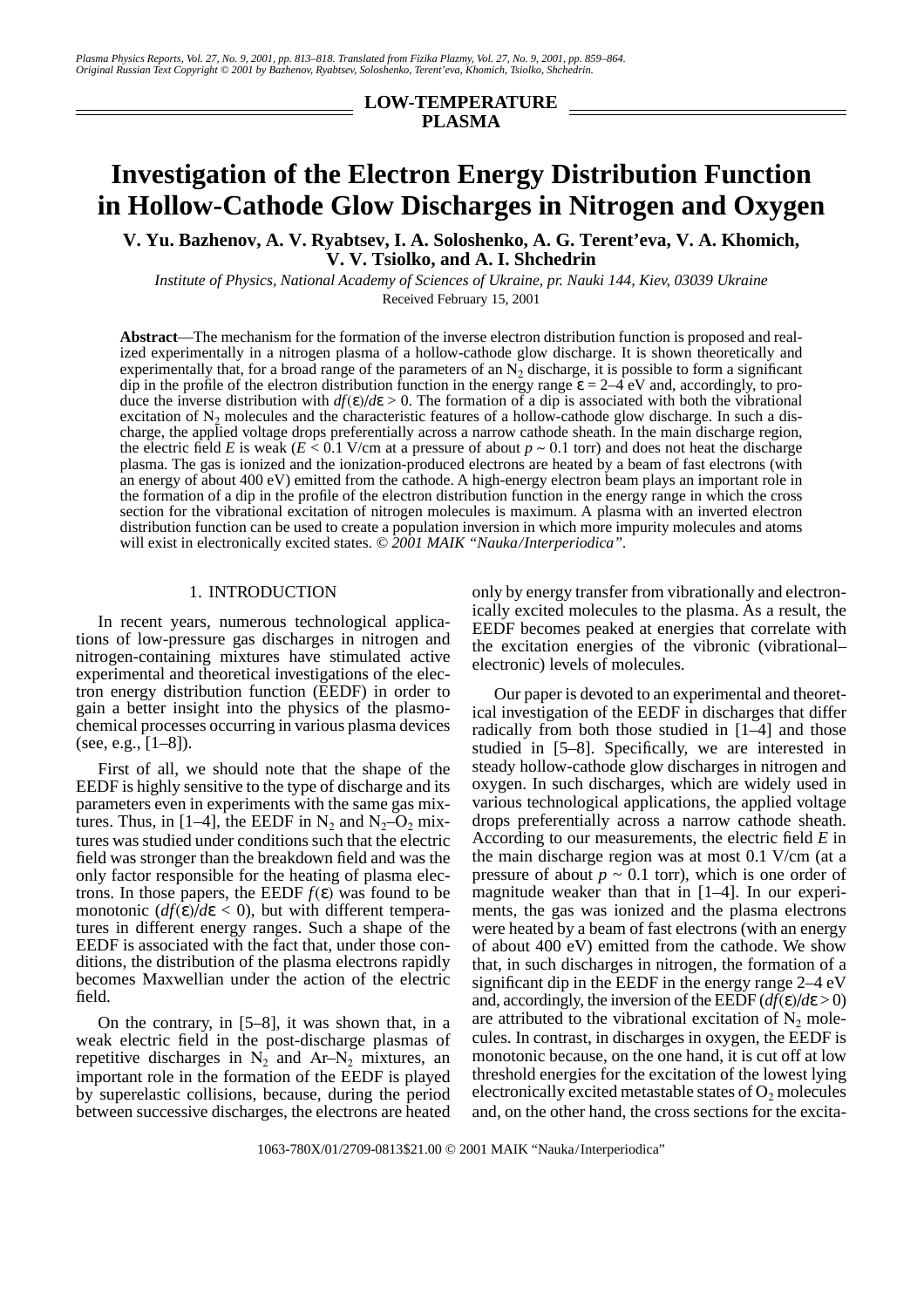tion of the vibrational levels of oxygen molecules are small.

## 2. EXPERIMENTAL SETUP AND MEASUREMENT RESULTS

The experiments were carried out with a hollow cylindrical cathode 280 mm in diameter and 400 mm in length. A 230-mm-diameter anode was placed near one end of the cathode. The vacuum chamber was pre-evacuated by a forepump to a residual pressure of  $5 \times$ 10<sup>−</sup><sup>3</sup> torr. Then, the chamber was filled with the working gas (nitrogen or oxygen) in the pressure range from  $3 \times 10^{-2}$  to  $1 \times 10^{-1}$  torr. The discharge current and applied voltage were varied in the ranges 0.5–0.9 A and 400–600 V, respectively. The plasma density, electric fields, and EEDF were measured by a pair of single Langmuir probes [9] made of tungsten wires 100 µm in diameter, the receiving sections being from 10 to 15 mm in length. The probes were designed so as to provide measurements along and across the symmetry axis of the cathode. In order for the measured current– voltage (*I–V*) characteristics of the probes to be immune to probe-surface contamination, the probes were cleaned after each measurement by heating them to a temperature of about 800° C with a dc source.

The EEDF was determined numerically by differentiating the *I–V* characteristics twice with (if necessary) preinterpolation of the measured data. The measurement accuracy was increased using the modified method described in [2], which is based on a specially devised programmable diagnostic system controlled by a personal computer. At each step of a measurement cycle, the controlling computer code specified the probe current with an accuracy of 0.1 µA and provided simultaneous measurements of the probe voltage rela-



**Fig. 1.** Radial profiles of the electron density for different nitrogen pressures: (*l*)  $p = 0.1$  torr,  $I_d = 0.63$  A, and  $U_d =$ 470 V; (2)  $p = 0.06$  torr,  $I_d = 0.73$  A, and  $U_d = 580$  V; and (3)  $p = 0.03$  torr,  $I_d = 0.77$  A, and  $U_d = 615$  V.

tive to the anode, the anode voltage, and the discharge current. The change in the probe current at each step was calculated automatically during the measurements with the help of a specially developed algorithm for optimizing the signal-to-noise ratio over the entire range of measured currents (a complete cycle of measurements of one *I–V* characteristic included from 1500 to 2000 steps). The measurements were carried out in the stroboscopic regime at a rate of 100 Hz synchronously with the oscillations of the supply voltage, thereby making it possible to avoid the influence of these oscillations on the experimental results. The gating time of the measured signals was  $1 \mu s$ . The time delay (7 ms) of the measurement with respect to the beginning of the half-wave of the supply voltage was chosen so as to optimize the signal-to-noise ratio. After performing the measurements over the prescribed range of probe current variations, the measured data in the form of a dependence of the probe current on the probe potential for a given discharge current and given discharge voltage were stored as a computer file. With fixed experimental parameters, the  $I-\hat{V}$  characteristic was measured up to 30 times. Thereafter, the data stored in the corresponding files were averaged over the measurement cycles.

The plasma potential was assumed to be equal to the probe potential at which the second derivative of the probe current with respect to the probe voltage vanishes. The plasma density was computed from the electron saturation current to the probe.

Figure 1 shows the radial profiles of the plasma density for different nitrogen pressures. We can see that the shape of the profiles is highly sensitive to the working gas pressure. For  $p = 0.1$  torr, the plasma density is minimum at the cathode axis and increases gradually in the radial direction, reaching a maximum value at  $R \approx$ 11 cm. At lower pressures ( $p = 0.03$ , 0.06 torr), the situation is radically different: the plasma density  $n_e$  is maximum at the axis of the system and decreases monotonically with radius. This dependence is peculiar to hollow-cathode discharges. At a pressure of 0.1 torr, essentially all of the energy of the fast primary electrons emitted from the cathode is expended on the excitation and ionization of the working gas within a distance of several centimeters from the cathode; consequently, the gas at the system axis is ionized mainly by the electrons that diffuse from the region where the plasma has already been produced. As a result, the plasma density is the highest not at the cathode axis but in the region where the loss of fast electrons is maximum and, accordingly, the plasma production is most intense. As the working gas pressure decreases, the maximum of the plasma density profile shifts toward smaller radii and, at  $p \approx 0.05$  torr, it becomes bellshaped.

Recall that, in gas discharges, a very important role is played by the electric field, which heats the plasma electrons and thus can substantially influence the shape

PLASMA PHYSICS REPORTS Vol. 27 No. 9 2001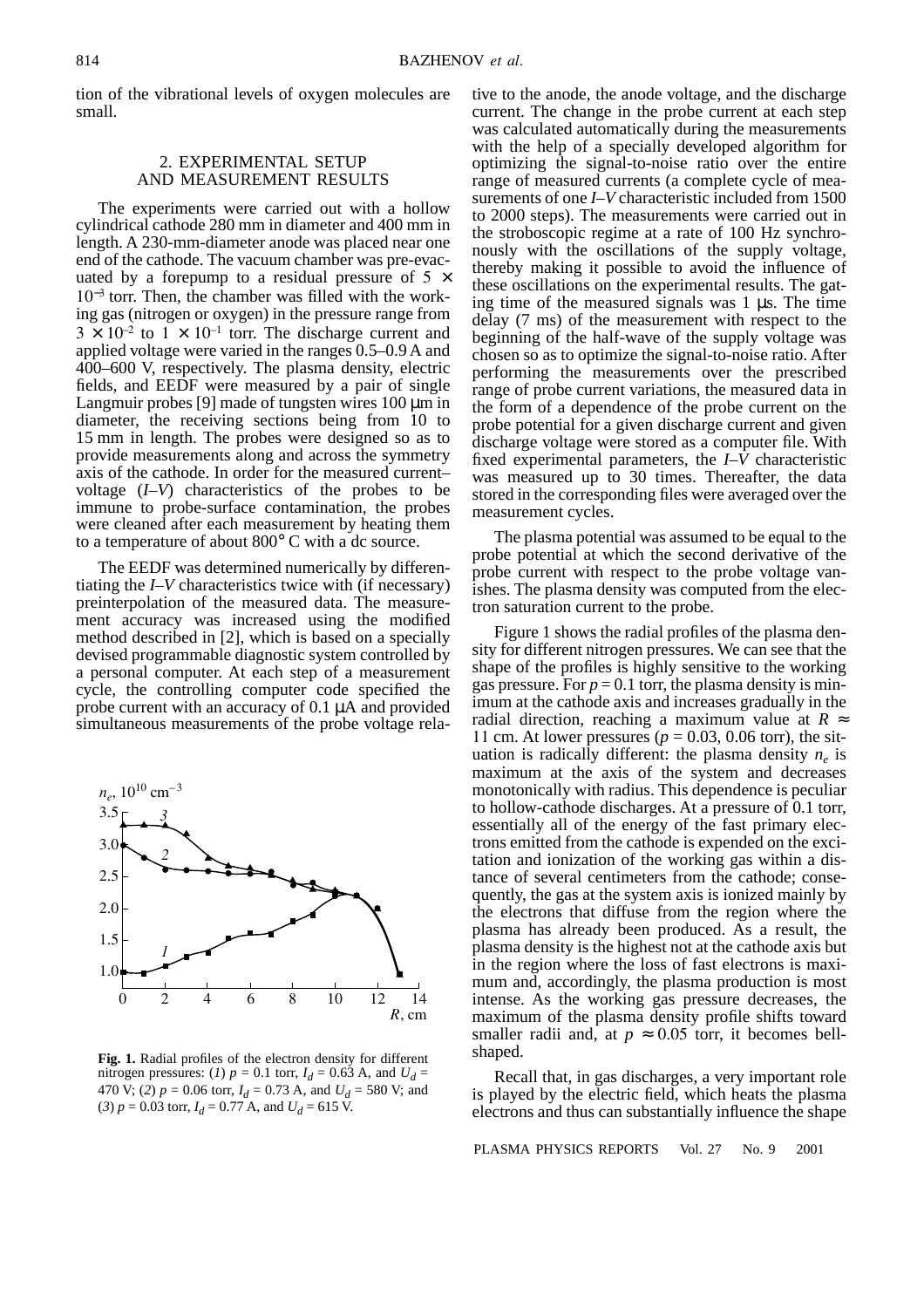

**Fig. 2.** Radial profiles of the radial electric field for different nitrogen pressures: (*1*)  $p = 0.1$  torr,  $I_d = 0.63$  A, and  $U_d =$ 470 V; (2)  $p = 0.06$  torr,  $I_d = 0.73$  A, and  $U_d = 580$  V; and (3)  $p = 0.03$  torr,  $I_d = 0.77$  A, and  $U_d = 615$  V.

of the EEDF. Figure 2 displays the experimentally measured radial profiles of the radial electric field *Er* for different nitrogen pressures. The radial behavior of  $E_r$  is seen to be analogous to that of the plasma density. At low nitrogen pressures, the radial electric field is positive and increases monotonically with the radius. For  $p = 0.1$  torr, the component  $E<sub>r</sub>$  is negative in the axial region (where the plasma density is the lowest); at larger radii, it passes through zero and starts increasing monotonically. The maximum value of  $E_r$  does not exceed 0.1 V/cm. The longitudinal electric field  $E<sub>z</sub>$  was found to be even weaker: the measurements showed that *E<sub>z</sub>* ≈ 1–2 × 10<sup>-2</sup> V/cm for *p* = 0.1 torr, *E<sub>z</sub>* ≈ 0.5–1 ×  $10^{-2}$  V/cm for  $p = 0.06$  torr, and  $E_z < 10^{-2}$  V/cm for  $p = 1$ 0.03 torr. Below, we will show that such longitudinal and radial electric fields are too weak to significantly affect the shape of the EEDF.

The EEDF was measured at different points inside the vacuum chamber at different pressures of the working gas. Figures 3 and 4 show typical EEDFs measured at nitrogen pressures of 0.1 and 0.03 torr. We can see that the EEDF is strongly non-Maxwellian: it has a pronounced dip in the energy range 2–4 eV. Moreover, at a lower pressure (Fig. 3), there are two dips in the EEDF in this energy range.

We also established that, at low pressures, the EEDF is essentially independent of the radius, while, at  $p =$ 0.1 torr, the EEDF experiences fairly strong variations in the radial direction. Moreover, at the chamber axis (i.e., in the region where the reduced electric field *E*/*N* is minimum), the dip in the EEDF is the smallest. This radial behavior of the EEDF is not associated with the presence of an electric field, because the action of the electric field should result in the formation of an EEDF that depends on the radius in the opposite manner—the dip in the EEDF would be smallest at the discharge periphery, where the field is maximum. The observed reduction in the dip in the EEDF near the axis of a hollow cathode at high pressures (Fig. 4) may be attributed to the decrease in the number of high-energy electrons (which serve as the major energy source in the plasma) and, accordingly, to an increasingly important role of the processes that force the EEDF to evolve into a Maxwellian function. As was mentioned above (Fig. 1), it is precisely this pressure range in which the plasma density  $n_e$  is minimum at the chamber axis.



**Fig. 3.** EEDFs measured in nitrogen at a pressure of  $p =$ 0.03 torr at different radial positions *R*.

PLASMA PHYSICS REPORTS Vol. 27 No. 9 2001



**Fig. 4.** EEDFs measured in nitrogen at a pressure of  $p =$ 0.1 torr at different radial positions *R*.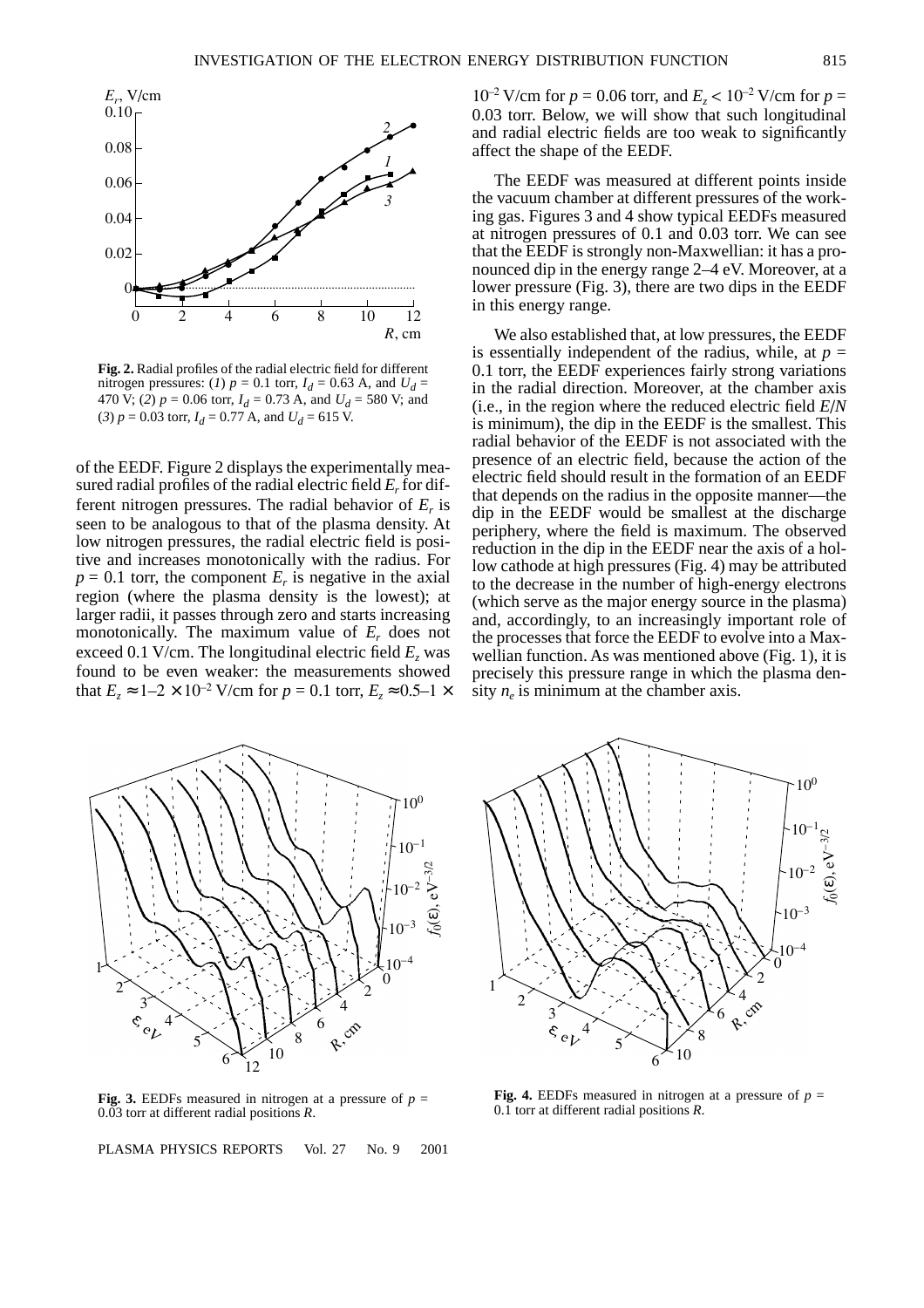

**Fig. 5.** EEDF measured in oxygen at a pressure of  $p =$ 0.06 torr at  $R = (1)$  0 and (2) 9 cm.

The EEDF in an oxygen plasma is illustrated in Fig. 5, which shows that it is qualitatively different from the EEDF in  $N_2$ , although measurements were carried out in discharges with the same parameters. To a good accuracy, the EEDF in  $O_2$  can be described by a Maxwellian function, but with different temperatures in the energy ranges  $\varepsilon = 0-2.5$  eV and  $\varepsilon > 2.5$  eV.

The physical reasons for such a large discrepancy between the EEDFs in  $N_2$  and  $O_2$  will be discussed in the next section.

### 3. THEORY

We calculated the EEDF by solving the Boltzmann equation in the two-term approximation [10]:

$$
\frac{1}{n_e N} \left(\frac{m}{2e}\right)^{1/2} \varepsilon^{1/2} \frac{\partial (n_e f_0)}{\partial t} - \frac{1}{3} \left(\frac{E}{N}\right)^2 \frac{\partial}{\partial \varepsilon} \left(\frac{\varepsilon}{Q_T} \frac{\partial f_0}{\partial \varepsilon}\right)
$$
\n
$$
-\frac{\partial}{\partial \varepsilon} \left[2\frac{m}{M} Q_T \varepsilon^2 \left(f_0 + T \frac{\partial f_0}{\partial \varepsilon}\right)\right] = S_{eN} + S_{ee} + A(\varepsilon),
$$
\n(1)

where  $f_0(\varepsilon)$  is the symmetric part of the EEDF; *T* is the gas temperature (in eV);  $e = 1.602 \times 10^{-12}$  erg/eV; *M* is the mass of a molecule; *N* is the gas density;  $Q_T$  is the transport cross section; *m* is the mass of an electron; *ne*

**Table 1**

| No. | Reaction                                                                                                                                                | Threshold<br>energy $\varepsilon_{\rm sh}$ , eV |
|-----|---------------------------------------------------------------------------------------------------------------------------------------------------------|-------------------------------------------------|
|     | $1   N_2 + e \longrightarrow N_2(v) + e, v = 18$                                                                                                        | 1.5                                             |
|     | 2 $N_2 + e \longrightarrow N_2(A^3 \Sigma_u^+) + e$<br>3 $N_2 + e \longrightarrow N_2(a^1 \Pi_g) + e$<br>4 $N_2 + e \longrightarrow N_2(B^3 \Pi_g) + e$ | 6.7                                             |
|     |                                                                                                                                                         | 8.55                                            |
|     |                                                                                                                                                         | 11.5                                            |
|     | 5 $N_2 + e \longrightarrow N_2^+ + e + e$<br>6 $N_2 + e \longrightarrow N + N + e$                                                                      | 15.6                                            |
|     |                                                                                                                                                         | 9.76                                            |

is the electron density;  $S_{eN}$  is the integral of electron– neutral inelastic collisions;  $S_{ee}$  is the integral of electron–electron collisions; and  $A(\varepsilon)$  is the ionization term, which includes the source of primary electrons. The expressions for the terms  $S_{eN}$ ,  $\overline{S}_{ee}$ , and  $A(\varepsilon)$  were taken from [11].

The EEDF  $f_0(\varepsilon)$  was normalized to satisfy the condition

$$
\int_{0}^{\infty} \varepsilon^{1/2} f_0(\varepsilon) d\varepsilon = 1.
$$
 (2)

The electron processes that were taken into account when solving the Boltzmann equation for discharges in nitrogen and oxygen are listed in Tables 1 and 2. The superelastic scattering of electrons by vibrationally excited molecules was neglected, because, for the discharges under investigation, the specific input power and, accordingly, the vibrational temperature  $T_v$  were both much lower than those in the experiments of [4–8].

The cross sections for elastic and inelastic scattering of electrons by  $N_2$  and  $O_2$  molecules were taken from [12].

The calculations were carried out with the values of the electric field and electron density that were measured experimentally at different regions of the discharge chamber. The energy  $\varepsilon_n$  of the beam of primary electrons was assumed to be on the order of the potential drop across the cathode sheath,  $\varepsilon_n \approx 400 \text{ eV}$ .

Equation (1) was solved using the same methods as in [10].

Figure 6 shows the EEDFs obtained theoretically for a hollow-cathode discharge in nitrogen. The EEDF was calculated for the parameter range  $(n_e, E)$  corresponding to the intervals of variation of  $n_e$  and E in the radial direction in the discharge chamber. For all values of the discharge parameters, there are two pronounced dips in the EEDF in the energy range  $\varepsilon = 2-4$  eV. The dips are associated with the sharp peaks in the cross section for the vibrational excitation of  $N_2$  molecules in this energy range. The EEDF calculated without allowance for the vibrational excitation of  $N_2$  molecules is monotonic. Another factor that causes the dips in the EEDF to vanish is an artificial increase in *E*/*N* by an order of magnitude, up to the values that correspond to the experiments of [1–4] and are large enough for the EEDF to become Maxwellian.

Figure 7 shows the EEDFs calculated for an oxygen plasma. An important property in which oxygen differs from nitrogen is the presence of the metastable excited states of O<sub>2</sub> molecules, O<sub>2</sub>(<sup>1</sup> $\Delta_g$ ) and O<sub>2</sub>( $b^1\Sigma_g^+$ ), with low threshold energies (0.95 and 1.64 eV, respectively). The EEDF calculated with allowance for the excitation of these states is cut off at energies of about 1–2 eV; this effect is especially pronounced for weak electric fields (Fig. 7). As for the processes of the vibrational excita-

PLASMA PHYSICS REPORTS Vol. 27 No. 9 2001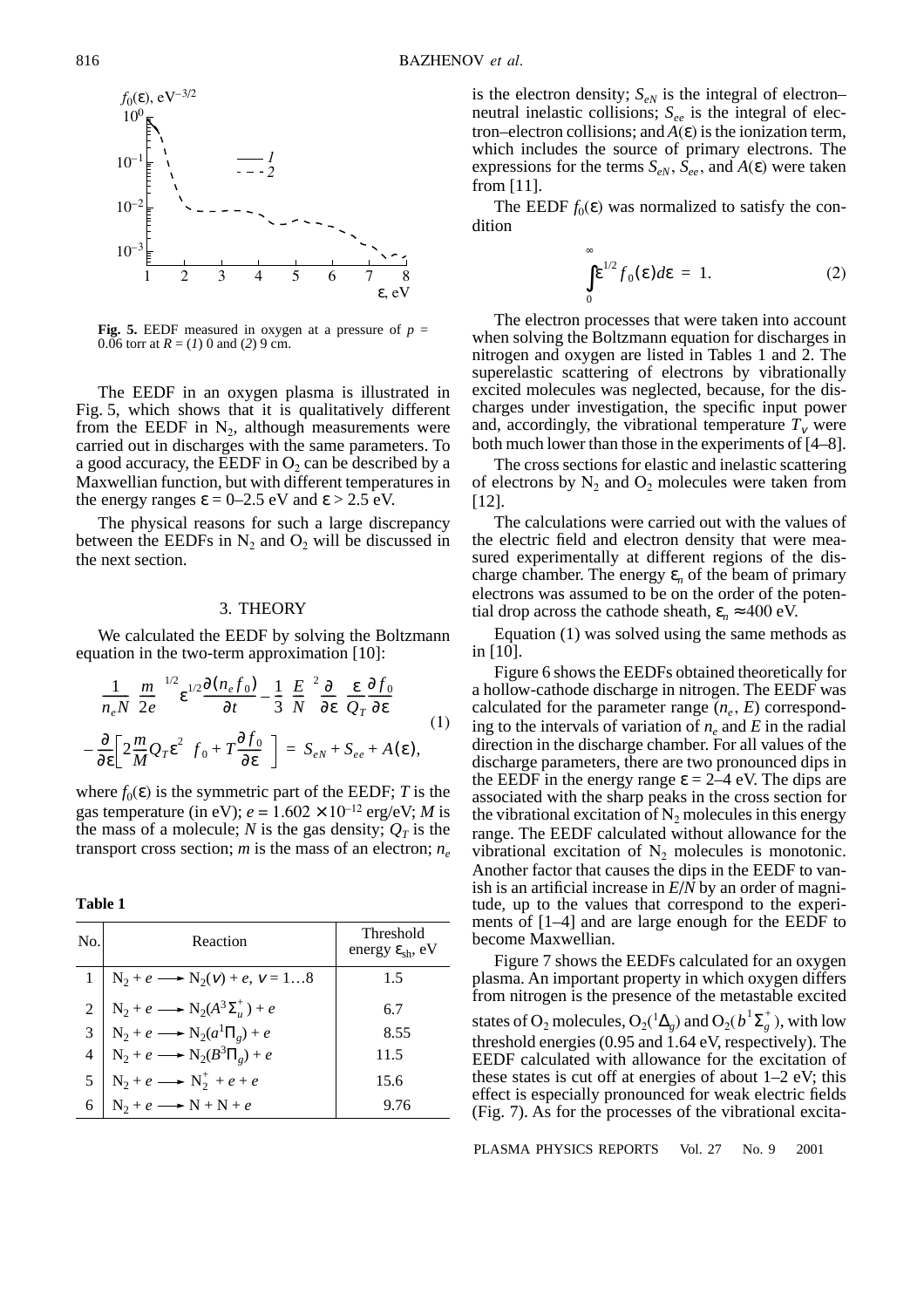

 $(2)$   $p = 0.03$  torr,  $n_e = 10^{10}$  cm<sup>-3</sup>, and  $E = 0.1$  V/cm; (3)  $p =$ 0.1 torr,  $n_e = 10^{10}$  cm<sup>-3</sup>, and  $E = 0.01$  V/cm; and (4)  $p =$ 0.1 torr,  $n_e = 2 \times 10^{10}$  cm<sup>-3</sup>, and  $E = 0.06$  V/cm.

tion of  $O<sub>2</sub>$  molecules, they have essentially no influence on the EEDF because the vibrational excitation cross section for  $O_2$  molecules is much smaller than that for  $N<sub>2</sub>$  molecules: up to the threshold energies for the excitation of electronic levels, the EEDF in an oxygen plasma can be described with good accuracy by a Maxwellian function with one or two (depending on the electric field magnitude) temperatures in different energy ranges.

#### 4. DISCUSSION OF THE RESULTS

A comparison between the EEDFs measured experimentally in a nitrogen plasma at low pressures (Fig. 3) and the related EEDFs calculated theoretically (Fig. 6) shows that the experimental data agree well with theoretical predictions both qualitatively and quantitatively. In the energy range  $2-4$  eV, the positions of the measured and calculated dips in the EEDF coincide within an accuracy of 10–20%. In the measured EEDF, the dip that is closer to the right peak coincides with the relevant calculated dip within the limits of experimental error.

It should be noted that our experimental technique does not provide correct measurements of the EEDF in the energy range below 1 eV. Presumably, this is the reason why, in the range  $\varepsilon$  < 1 eV, the measured EEDF  $f(\varepsilon)$  decreases to a lesser extent than the calculated EEDF. However, a comparison between the calculated and measured extents to which the EEDF decreases relative to its value at an energy of 1 eV also shows good agreement between theory and experiment.

At higher pressures, the agreement between the calculated and measured EEDFs is somewhat worse

PLASMA PHYSICS REPORTS Vol. 27 No. 9 2001



**Fig. 7.** EEDFs in oxygen calculated for  $p = 0.06$  torr,  $n_e$  $10^{10}$  cm<sup>-3</sup>, and  $E = (I)$  0.01 and (2) 0.1 V/cm.

(Fig. 4), because, as was noted above, the radial energy distribution of the beam of fast electrons emitted by the cathode is highly nonuniform. In turn, the radial nonuniformity of the beam may be responsible for the nonlocal character of the EEDF, thereby giving rise to the loss of high-energy electrons at the axis of the discharge chamber. However, our calculations were carried out under the assumption that all of the parameters governing the EEDF are spatially uniform.

To within experimental error, the EEDF measured in an oxygen plasma (Fig. 5) also agrees well with the EEDF calculated for the electric field  $E = 0.01$  V/cm with allowance for the above scattering cross sections (Fig. 7). Note that, in discharges in oxygen, the electric field was measured to be weaker than 0.02 V/cm. To a first approximation, the experimental EEDF can be described by two Maxwellian functions with different

| I<br>ш<br>ı |  |
|-------------|--|
|             |  |

| No. | Reaction                                                                                                                                                                              | Threshold<br>energy $\varepsilon_{\rm sh}$ , eV |
|-----|---------------------------------------------------------------------------------------------------------------------------------------------------------------------------------------|-------------------------------------------------|
|     |                                                                                                                                                                                       | 1.95                                            |
|     | 1 $\begin{cases} 0_2 + e \longrightarrow 0_2(v) + e, v = 110 \\ 0_2 + e \longrightarrow 0_2(\frac{1}{2}) + e \end{cases}$                                                             | 0.98                                            |
|     | $3\left O_2+e \longrightarrow O_2(b^1\Sigma_g^+) + e\right $                                                                                                                          | 1.64                                            |
|     | 4 $Q_2 + e \longrightarrow Q_2(A^3 \Sigma_u^+) + e$<br>5 $Q_2 + e \longrightarrow Q_2(*) + e$<br>6 $Q_2 + e \longrightarrow Q_2(**) + e$<br>7 $Q_2 + e \longrightarrow Q_2(**^+) + e$ | 4.5                                             |
|     |                                                                                                                                                                                       | 6.0                                             |
|     |                                                                                                                                                                                       | 8.0                                             |
|     |                                                                                                                                                                                       | 9.7                                             |
|     | $8\left 0_2+e \longrightarrow 0_2^+ +e+e\right $                                                                                                                                      | 12.2                                            |
|     |                                                                                                                                                                                       | 6.0                                             |
|     | 9 $\begin{array}{c} 9 \ 0_2 + e \rightarrow 0 + 0 + e \\ 10 \ 0_2 + e \rightarrow 0 + 0 \end{array}$                                                                                  | 3.6                                             |